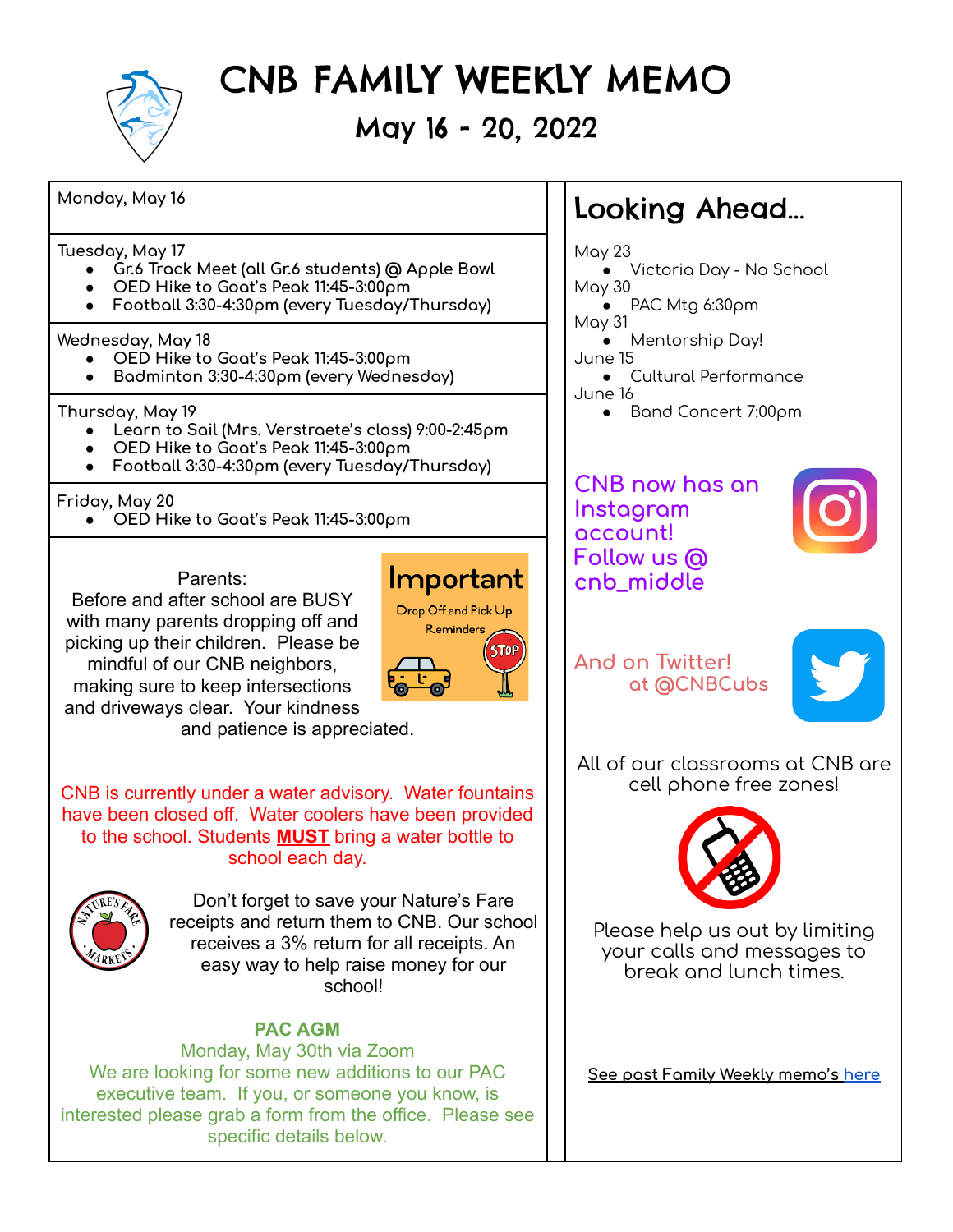| PAC AGM:<br>Nominations for the 2022/2023 school year for the<br>following vacant positions:<br><b>Vice President</b><br>$\bullet$<br>Secretary<br><b>COPAC Representative</b><br><b>Members at Large</b> | <b>Press from the PAC</b><br>Cub's Den needs your help!<br>We are looking for volunteers<br>during lunch to help in the Cub's<br>Den. If you are interested<br>please email                    |
|-----------------------------------------------------------------------------------------------------------------------------------------------------------------------------------------------------------|------------------------------------------------------------------------------------------------------------------------------------------------------------------------------------------------|
|                                                                                                                                                                                                           | cnb.pac@sd23.bc.ca<br>Did you know your district<br><b>COPAC has a Newsletter? Sign</b><br>up to receive the Newsletter,<br>filled with plenty of resources<br>and up-to-date information here |
|                                                                                                                                                                                                           | Our PAC is always looking for input<br>from parents and how we can best<br>support and represent all of our<br>guardians. Some PAC items of note:                                              |
|                                                                                                                                                                                                           | Our next PAC meeting will be held on<br>Monday, May 30th, 2022<br>at 6:30pm via Zoom-Please watch for<br>the agenda and Zoom Link Invite                                                       |
|                                                                                                                                                                                                           | <b>Parenting Resources:</b>                                                                                                                                                                    |
|                                                                                                                                                                                                           | <b>D</b> eConnect Online- brochure for parents.pdf                                                                                                                                             |
|                                                                                                                                                                                                           | <b>Understanding Gaming Behaviour &amp;</b><br><b>Addiction</b>                                                                                                                                |